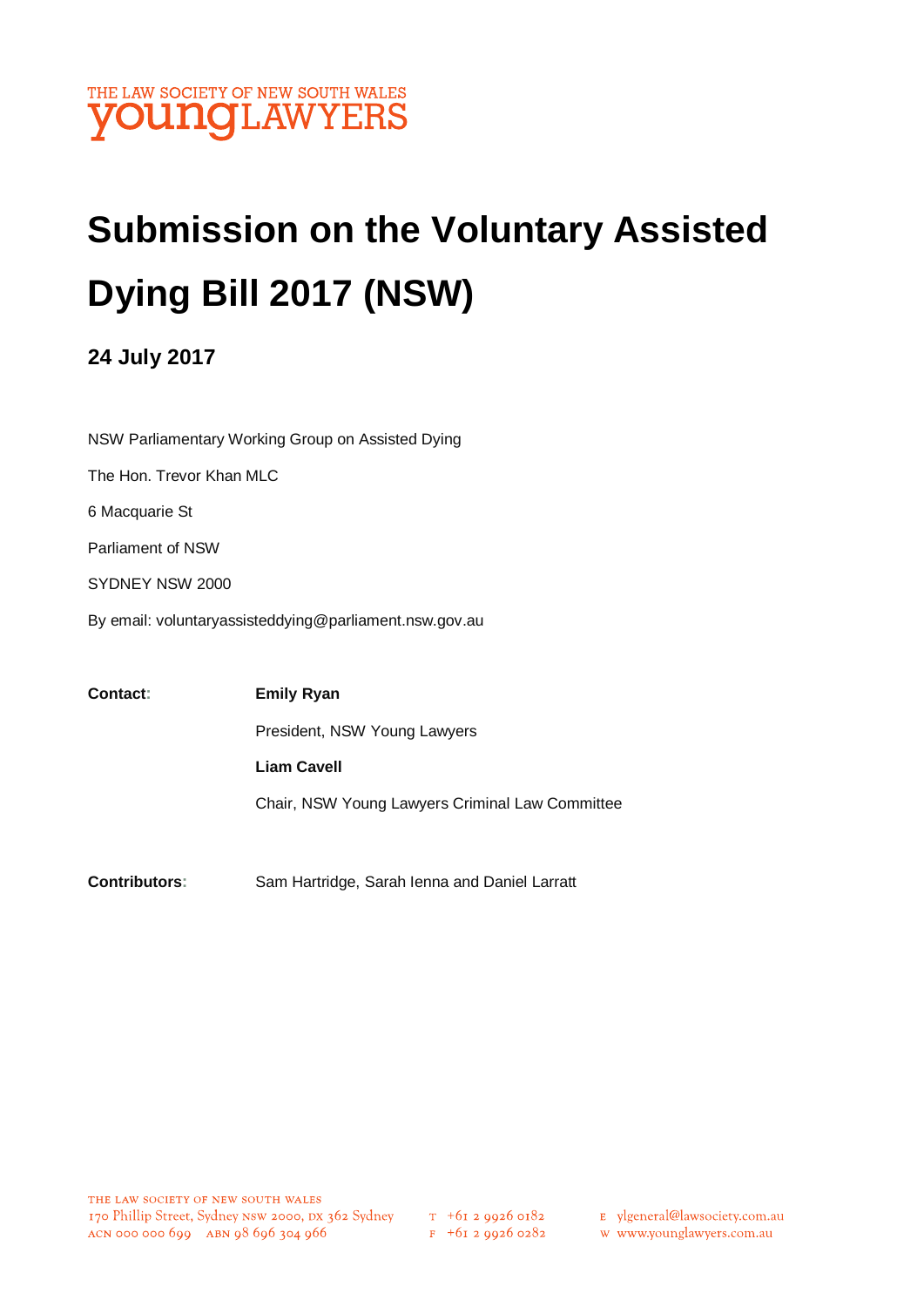#### THE LAW SOCIETY OF NEW SOUTH WALES **OUNOLAWYER**

## The NSW Young Lawyers Criminal Law Committee makes the following submission in response to the Voluntary Assisted Dying Bill 2017 (NSW).

## **NSW Young Lawyers**

NSW Young Lawyers is a division of the Law Society of New South Wales. NSW Young Lawyers supports practitioners in their professional and career development in numerous ways, including by encouraging active participation in its 16 separate committees, each dedicated to particular areas of practice. Membership is automatic for all NSW lawyers (solicitors and barristers) under 36 years and/or in their first five years of practice, as well as law students. NSW Young Lawyers currently has over 15,000 members.

The Criminal Law Committee (**Committee**) is responsible for the development and support of members of NSW Young Lawyers who practice in, or are interested in, criminal law. The Committee takes a keen interest in providing comment and feedback on criminal law and the structures that support it, and consider the provision of submissions to be an important contribution to the community. The Committee is drawn from prosecution, defence (both private and public), police, the courts and other areas of practice that intersect with criminal law.

## **Introduction**

The Committee welcomes the opportunity to make a submission in response to the public consultation draft of the Voluntary Assisted Dying Bill 2017 (NSW) (**Bill**). In principle, the Committee supports legislation that allows voluntary assisted dying in appropriate circumstances. The Committee submits that with suitable safeguards, such legislation supports dignity and choice, thereby enhancing individual autonomy. This Bill provides terminally ill people with a means to end their life on their terms. It also removes concerns that such patients may hold that their loved ones will be prosecuted for fulfilling their wishes and helping them to end their lives.

This Bill clarifies the circumstances in which family members, loved ones and medical practitioners will not be criminally liable when assisting the death of a terminally ill person. Leaving such an important issue to prosecutorial discretion, even if there are guidelines for the exercise of discretion and/or where the Courts may be lenient, is undesirable. The Committee is of the view that having legislation that provides for controlled circumstances in which voluntary assisted dying may legally take place will ensure that patients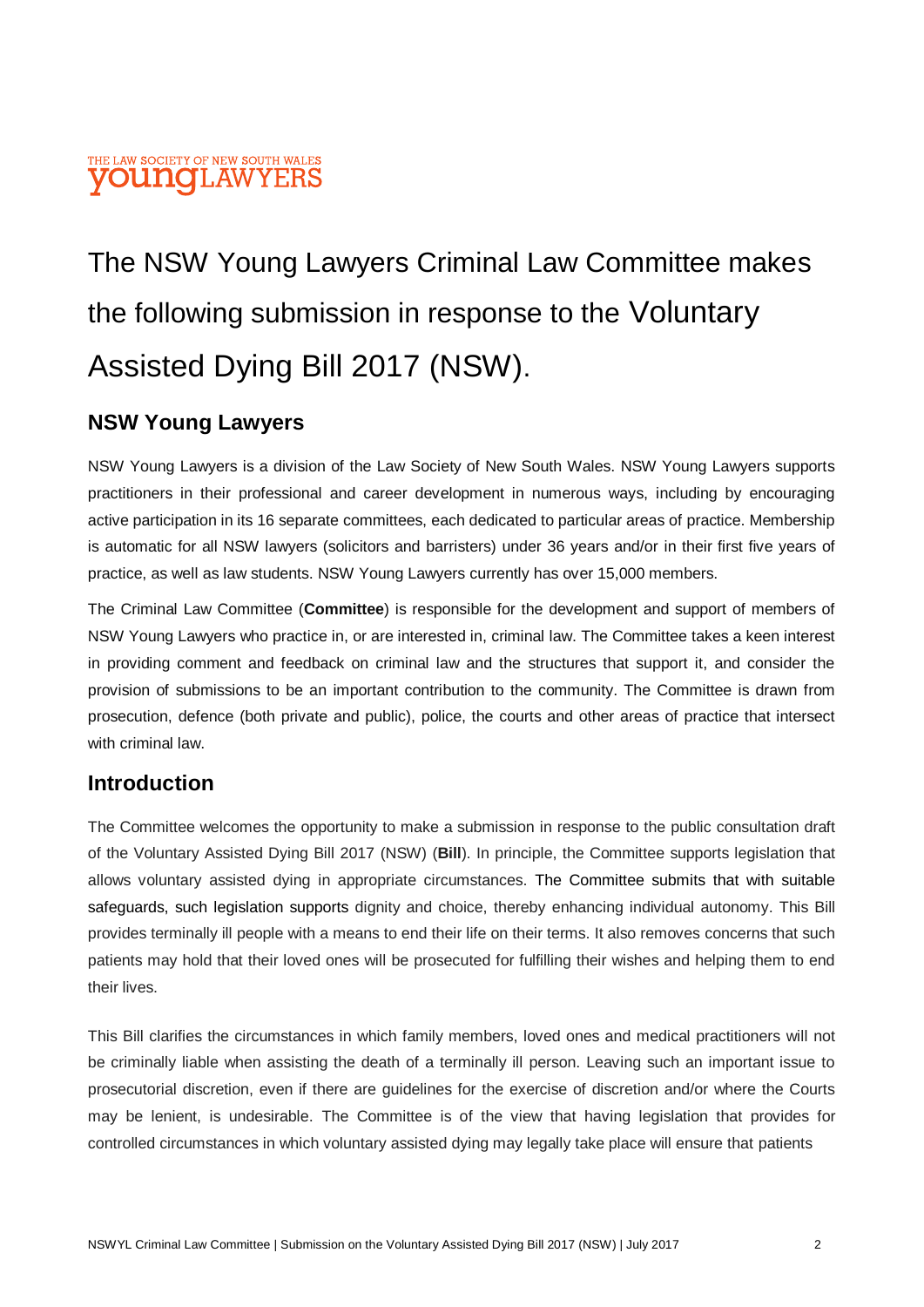#### THE LAW SOCIETY OF NEW SOUTH WALES **OUNOLAWYER**

make an informed decision, after being assessed as mentally capable of doing so, and after having been provided with the necessary information. By allowing these patients to choose to end their lives we are also giving residents the comfort of dying in their home surrounded by their loved ones, instead of having to travel to jurisdictions where voluntary assisted dying is legal (such as Switzerland).

## **Should the criminal law allow for voluntary assisted dying?**

The criminal law reflects the moral values of society by seeking to deter and punish certain types of behaviour, including conduct that interferes with the sanctity of human life and the welfare of others. The issue of voluntary assisted dying squarely raises the question of whether the criminal law should seek to promote individual autonomy, or whether the criminal law should protect human life at all costs. These are issues that, in the Committee's view, the Bill resolves by balancing autonomy with the sanctity of life.

## **Cooling off period**

 $\overline{\phantom{a}}$ 

Considering the irreversible consequences of the decision to end one's own life, it is imperative that a cooling off period exists. The mandatory seven-day period between the initial request for assistance and signing of the request certificate (clause 18), as well as the 48-hour cooling off period means that there must be at least nine days between the initial request and the assisted death. This gives patients time to consider their decision. It is also important that patients are not forced to wait too long to obtain assistance.

If the cooling off period is extended, consideration could be given to adopting the Canadian approach. The Canadian provision sets out that 'if [the relevant medical practitioners] are both of the opinion that the person's death, or the loss of their capacity to provide informed consent, is imminent — any shorter period that the first medical practitioner or nurse practitioner considers appropriate in the circumstances<sup>1</sup> may be the wait period for that patient (normally it is 10 days). This provides flexibility to adapt to the circumstances of the specific patient and would be a prudent insertion particularly if the waiting period in the current Bill was extended. As it currently stands, on balance there is probably no need to insert such a provision as the timeframe is sufficient to ensure that the person is likely to still be able to give consent, but that they are also given the opportunity to withdraw their request.

<sup>&</sup>lt;sup>1</sup> An Act to amend the Criminal Code and to make related amendments to other Acts (medical assistance in *dying)* Bill C-14, assented to 2016-06-15.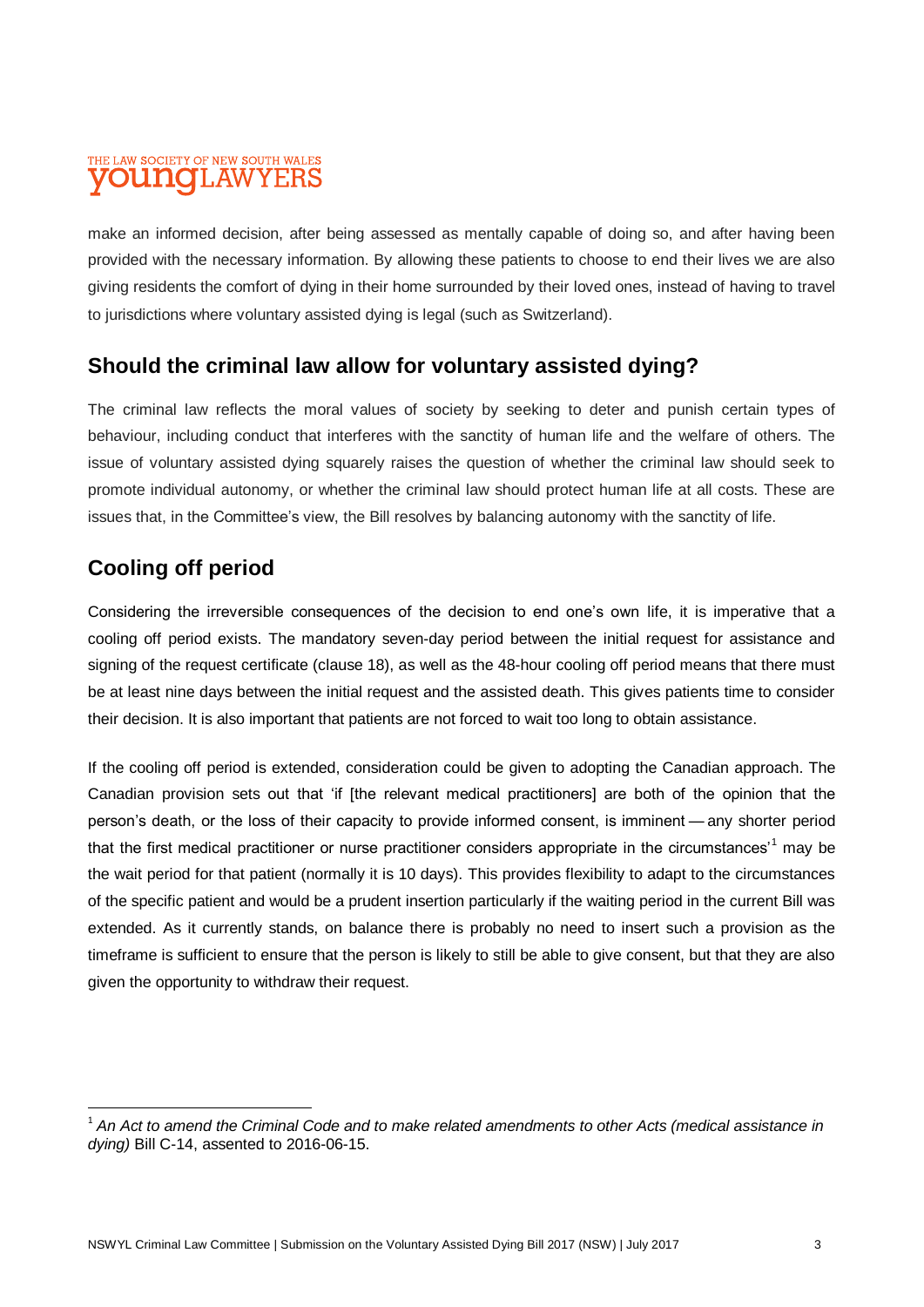#### THE LAW SOCIETY OF NEW SOUTH WALES **OUNOLAW**

## **Age and residency requirements**

The Committee submits that the age and residency requirements are appropriate. Although a person is legally an adult at 18 years old, this is not a necessary indicator of the degree of cognitive or emotional maturity needed for a decision of this magnitude. Accordingly, the Committee endorses the age limit because it protects against terminally ill young adults making an irreversible decision where they are not fully equipped to do so. It also removes responsibility from these young persons by taking away any pressure on them to make a decision to end their own lives.

The residency requirement also discourages the 'suicide tourism' seen in jurisdictions such as Switzerland where there are no such residency requirements.

## **Psychological or Psychiatric examination**

The Committee submits that the requirement that a patient only be examined by one psychologist or psychiatrist may be too limited. This is because the psychologist or psychiatrist is required to consider potentially contentious questions (clause 16). It is the Committee's view that the better approach would be to require two psychiatrists/psychologists to examine the patient, akin to the provisions that currently exist in the Bill for medical practitioners. The psychological/psychiatric assessment addresses issues that are at the heart of this Bill – the patient's capacity to choose to the end of their life. The Committee submits that it is appropriate that a second opinion be obtained as a pre-requisite for issuing a certificate.

Furthermore, the psychiatrists or psychologists should be required to consider the question currently set out in clause  $17(a)(v)$  in relation to medical practitioners: namely, has the patient considered the possible implications of the patient's assisted death for the spouse or de facto partner or family of the patient. This appears to be a question that also would be appropriately considered by a psychologist or psychiatrist, considering the training of these professionals.

In light of the medical and psychological examination requirements, the Committee is of the view that the Bill – or subsequent regulations – will also need to prevent 'doctor shopping'. Specifically, the Committee suggests that there be a clear framework for choosing secondary medical practitioners and psychologists/psychiatrists. The Committee notes that clauses 11-13 provide some deterrence in relation to improper conduct, the gaining of an advantage and the influencing of others, but they do not directly deal with this issue.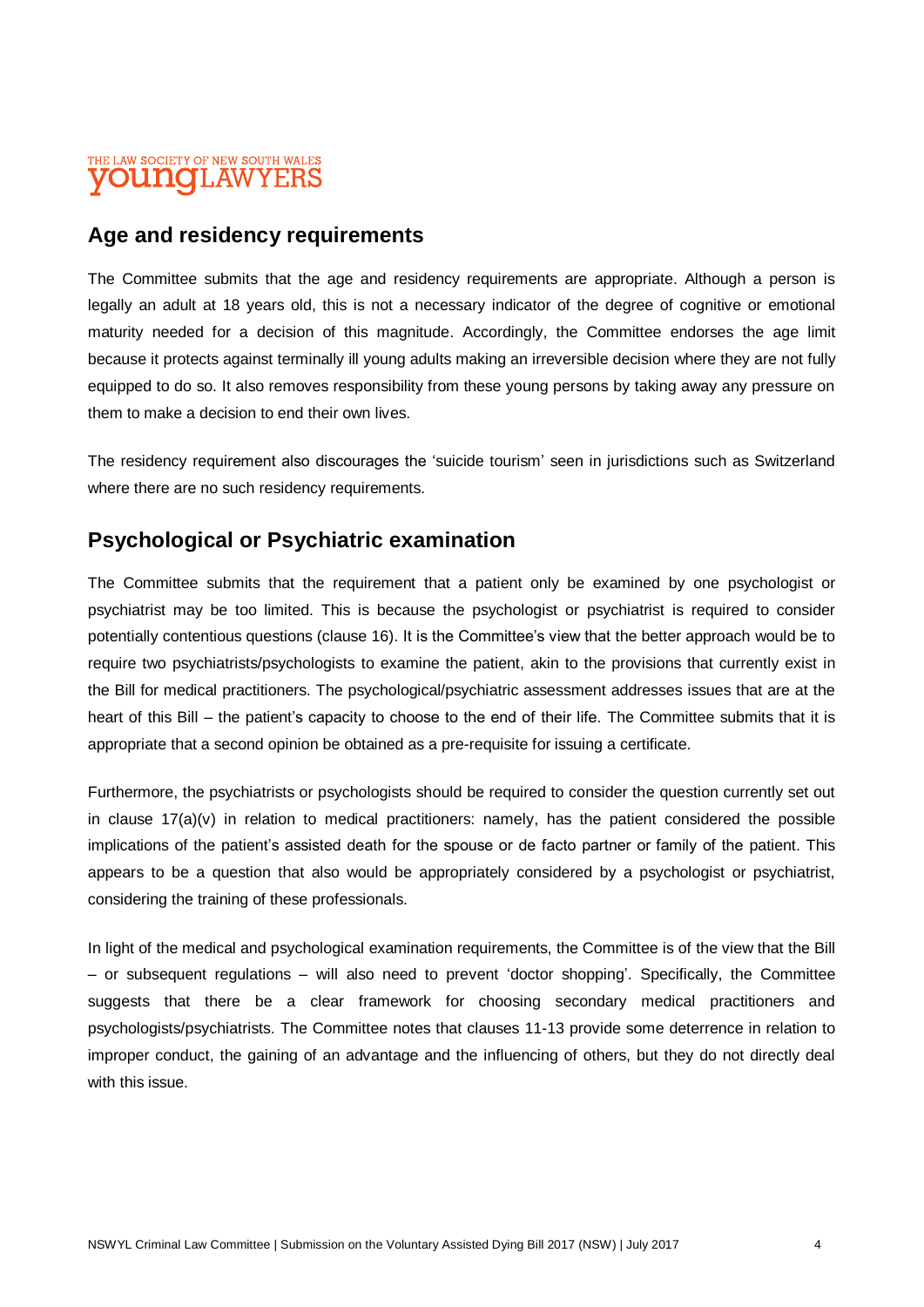#### THE LAW SOCIETY OF NEW SOUTH WALES **OUNOLAWYERS**

A related concern is whether a patient should be allowed to make multiple attempts to obtain the requisite clearance. That is to say, if the medical practitioners do not agree, (i.e. one believes the condition is terminal and the secondary practitioner does not) the Committee submits that the legislation should clearly state whether the patient is allowed to seek the opinion of a third practitioner. Similarly, if the psychologist/psychiatrist does not think the patient has the requisite mental capacity the law should clarify whether another opinion may be sought from another psychologist/psychiatrist.

Finally, the Committee submits that clause 17(a) should expressly require the primary medical practitioner to consider and be satisfied of the matters in the report given pursuant to clause 16.

## **Supreme Court Review**

The Committee submits that judicial review by the Supreme Court is an appropriate mechanism to allow for relevant parties to challenge the provision of assistance. This approach provides an important safeguard to protect against abuse of the provisions. However, the efficacy of this mechanism depends on the availability of legal advice and representation. Accordingly, the Committee submits that free legal services should be available to the parties in such an application.<sup>2</sup> The Committee also submits that a source of financial assistance should be identified to meet the cost of obtaining medical evidence. This is because the criteria that the Supreme Court needs to consider indicates that the review will in many cases turn on medical opinion as to a patient's capacity to make a request. This is likely to involve expert reports and expert witnesses. Financial assistance should be provided to those concerned relatives who meet a means-test to obtain such reports and have such experts as witnesses. If not, concerned family members may be effectively precluded from challenging the provision of assistance.

Considering the time sensitive nature of this issue, provision should also be made for an expedited hearing of these issues (ensuring that they are still given due consideration). If patients are made to wait too long pending the outcome of the Supreme Court proceedings, they may lose their capacity to make a further request for a certificate, as is their right under the Bill (clause 22(2)).

## **Close Relative definition**

The Committee is of the view that the definition of "close relative" is unduly narrow. Particularly for older patients without children and whose partners have died, the closest people in their life may not fall within that definition. This definition should be expanded to include next of kin and also potentially nieces and nephews.

 2 For example, through Legal Aid grants, representation by specialist community legal centres, referrals for pro bono assistance through the schemes maintained by the NSW Bar Association.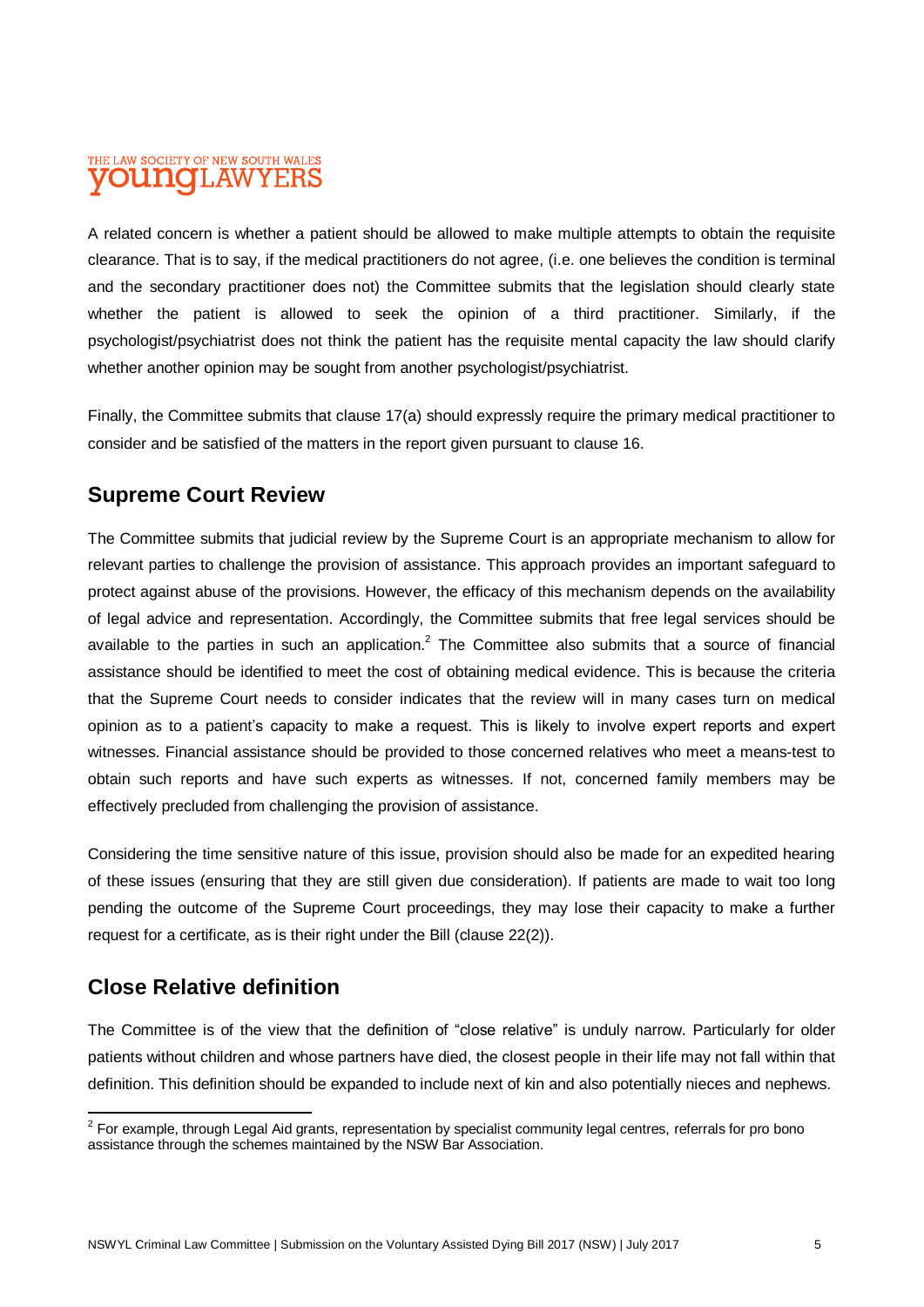#### THE LAW SOCIETY OF NEW SOUTH WALES **OUNCLAW**

Moreover, the Committee submits that the Working Group investigate amending the definition to include indigenous kinship ties.

## **Patients who change their minds more than once**

Clause 5 provides an option to rescind a request, and provides for how that is to be recorded. However, the Bill provides no provision to the effect that a patient who changes their mind multiple times (makes a request and then rescinds) is ineligible. This issue is distinct from a patient who makes a second request after review by the Supreme Court (clause 22(2)).

This is certainly not a straightforward issue. On one hand, such a provision would be difficult to introduce – questions would arise as to how many times a patient could make a request for assistance and then rescind that request. At the same time, if a patient makes multiple requests and then rescinds those requests, this might suggest that the patient's decision to end their life is not an enduring one. Such a patient may be found to be ineligible for a request certificate, either by the medical practitioner or the psychologist/psychiatrist so the issue may not arise. However, it may be desirable to consider limiting the number of requests a patient may make, thereby taking a cautious approach and strengthening the safeguards in the Bill.

## **Patients who would not be eligible for assistance**

The Committee agrees with limiting the Bill to terminally ill patients. This ensures that the provision cannot be widely used (or misused) and that the sanctity of life is upheld and the right to life protected. As the Bill currently stands, patients who are eligible for voluntary assisted dying would have already received a terminal diagnosis. However, there is a very real question whether the Bill should also include patients suffering from a debilitating, incurable and permanent disability. For example, Al-Alosi notes that there have been assisted suicide cases involving people suffering from multiple sclerosis (in Australia and the UK) and other degenerative but not necessarily fatal illnesses.<sup>3</sup> Such people would not be eligible under the draft Bill.

The Committee submits that limiting the Bill in this way is a prudent approach at the moment. If the Bill is passed for this limited class of patients (terminally ill patients), consideration can later be given to how effective the safeguards are, and the question can then be debated as to whether the Bill should be extended to people with permanent disabilities and if so, which ones. That being said, many of the justifications for allowing voluntary assisted dying for terminally ill patients (dignity, quality of life, pain and

 $\overline{a}$  $^3$  Hadeel Al-Alosi "A Time to Fly and a Time to Die: Suicide Tourism and Assisted Dying in Australia Considered" (2016) 17(2) *Marquette Benefits and Social Welfare Law Review* 257, particularly at 270, 276.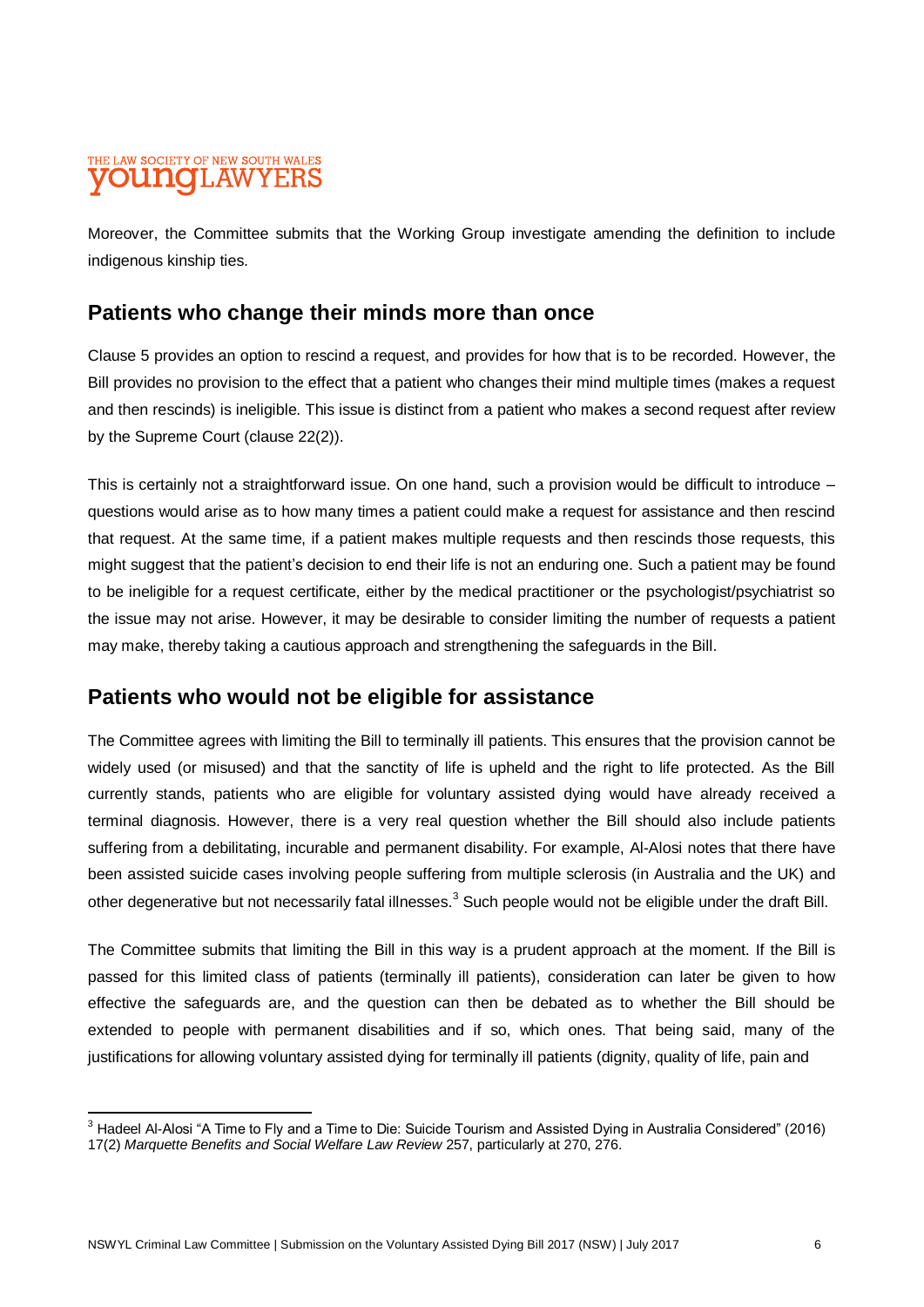#### THE LAW SOCIETY OF NEW SOUTH WALES **OUNOI.AWYEF**

suffering) would apply to those who are chronically but not terminally ill, and even to some people with disabilities.

The Committee submits that there needs to be serious and public consideration of these concerns so as to identify a logical and principled basis for any distinctions or exclusions in the law. While ultimately the act of legislating requires a line be drawn somewhere, the Committee submits that this line must be based on sound evidentiary, ethical and practical considerations. Moreover, it should look to the experiences of other comparable jurisdictions.

Accordingly, the Committee submits that the legislative review in clause 33 be expressly broadened so that the Minister's review of the operation of the Act also considers whether it is appropriate for the class of eligible patients to be extended to those with certain types of permanent disabilities. Guidance in this respect may be gained from the experiences of other jurisdictions where the criteria for eligibility includes that the patient has 'a grievous and irremediable medical condition', which includes an 'illness, disease *or disability*.' 4

## **Advanced Care Directives**

The Committee submits that the Working Group consider whether a person should, by advance care directive (with or without an expiration date), be able to consent to voluntary assisted death if a condition (e.g. dementia) progresses to a certain stage and the patient loses their capacity to consent. Such directives are allowed in some jurisdictions such as Belgium and the Netherlands. This is a very difficult issue, and raises in particular questions about the possibility of abuse, and of patients who once signed an advance care directive, but then change their mind. It also removes the temporal element of the requirement that the patient be of sound mind to consent. The Committee is of the view that due to the difficult issues these directives raise, it is appropriate that this Bill does not allow for advance care directives, especially when it is not known how the provisions will operate. However, the Committee submits that it is appropriate that the review under clause 33 include a requirement to consider whether advanced care directives should be incorporated into the legislation at a later stage.

## **Concluding Comments**

NSW Young Lawyers and the Committee thank you for the opportunity to make this submission. If you have any queries or require further submissions please contact the undersigned.

 $\overline{a}$ <sup>4</sup> *Crimes Act,* RSC 1985, C-46, s 241.2(2)(a) (Canada).